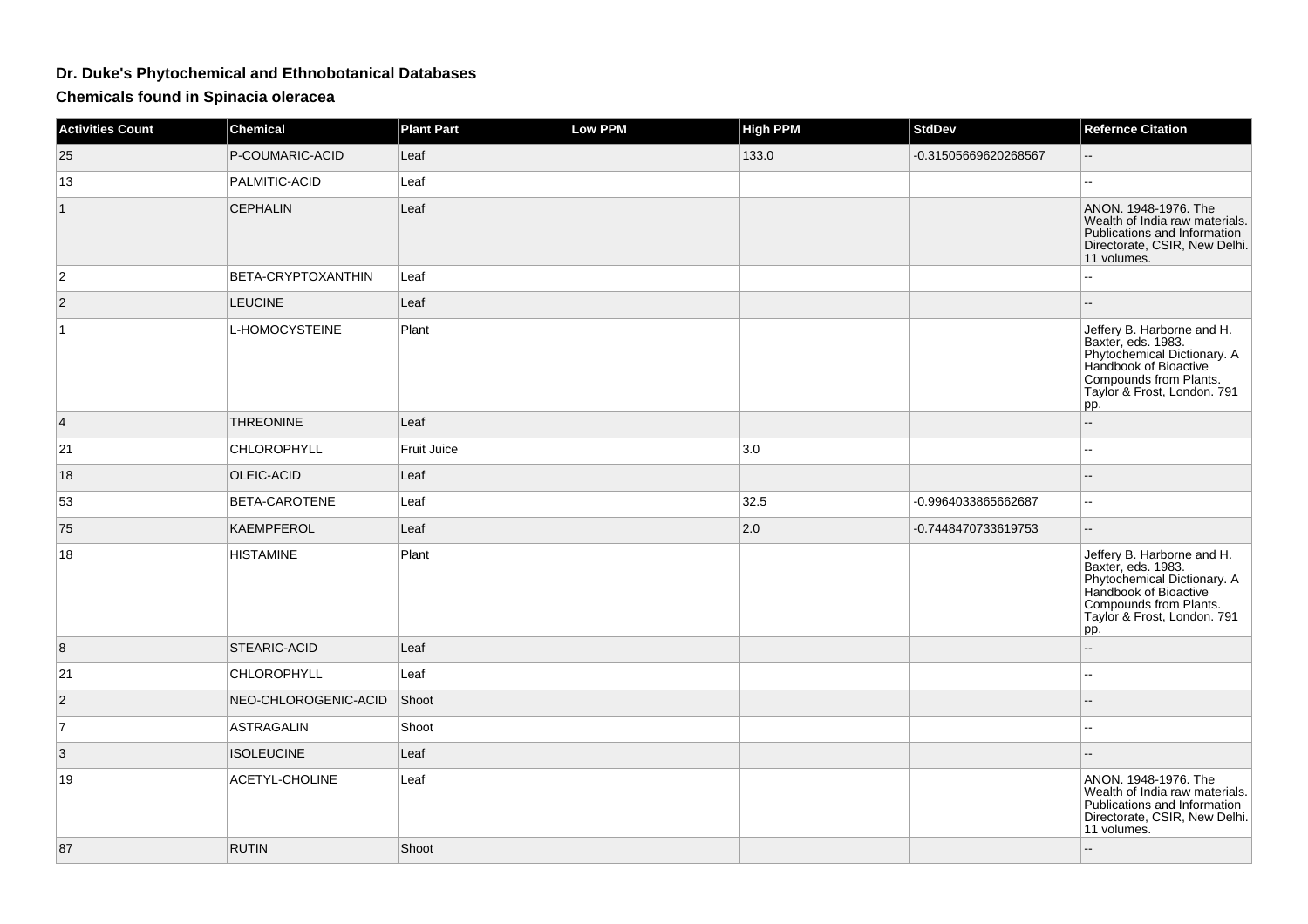| <b>Activities Count</b> | Chemical             | <b>Plant Part</b>      | <b>Low PPM</b> | <b>High PPM</b> | <b>StdDev</b>       | <b>Refernce Citation</b>                                                                                                                                                 |
|-------------------------|----------------------|------------------------|----------------|-----------------|---------------------|--------------------------------------------------------------------------------------------------------------------------------------------------------------------------|
| 77                      | CHLOROGENIC-ACID     | Shoot                  |                |                 |                     | $\mathbf{H}$                                                                                                                                                             |
| $\vert$ 7               | PHENYLALANINE        | Leaf                   |                |                 |                     |                                                                                                                                                                          |
| 112                     | ASCORBIC-ACID        | <b>Fruit Juice</b>     |                | 55.0            | $-1.0$              | $\overline{\phantom{a}}$                                                                                                                                                 |
| 20                      | <b>LECITHIN</b>      | Leaf                   |                |                 |                     | ANON. 1948-1976. The<br>Wealth of India raw materials.<br>Publications and Information<br>Directorate, CSIR, New Delhi.<br>11 volumes.                                   |
| $\vert$ 1               | <b>ISOBETANIN</b>    | Pt                     |                |                 |                     | Ξ.                                                                                                                                                                       |
| 44                      | <b>QUERCITRIN</b>    | Leaf                   |                | 500.0           | -0.4939476620574426 | $\overline{\phantom{a}}$                                                                                                                                                 |
| 61                      | <b>FERULIC-ACID</b>  | Leaf                   |                | 16.0            | 0.37081029570000157 | $\sim$                                                                                                                                                                   |
| $\overline{1}$          | <b>CALMODULIN</b>    | Leaf                   |                |                 |                     | $\sim$                                                                                                                                                                   |
| $\vert$ 1               | METHYL-AMINE         | Leaf                   |                | 12.0            | -0.9038170440976104 | $\sim$                                                                                                                                                                   |
| 112                     | ASCORBIC-ACID        | Leaf                   |                |                 |                     |                                                                                                                                                                          |
| 75                      | KAEMPFEROL           | Plant                  |                |                 |                     | $\sim$                                                                                                                                                                   |
| 6                       | <b>IRON</b>          | Leaf                   |                |                 |                     |                                                                                                                                                                          |
| $\overline{2}$          | <b>CAMPESTEROL</b>   | <b>Sprout Seedling</b> |                |                 |                     | Spiller, G. A. 1996 (Spiller, G.<br>A. Ed. 1996. CRC Handbook<br>of Lipids in Human Nutrition.<br>CRC Press. Boca Raton, FL.<br>233 pp.)                                 |
| $ 2\rangle$             | PHOSPHATIDYL-CHOLINE | Plant                  |                |                 |                     |                                                                                                                                                                          |
| $\vert$ 1               | PYRROLIDINE          | Leaf                   |                | 2.5             |                     |                                                                                                                                                                          |
| 102                     | CAFFEIC-ACID         | Leaf                   |                |                 |                     |                                                                                                                                                                          |
| 15                      | <b>METHIONINE</b>    | Leaf                   |                |                 |                     | --                                                                                                                                                                       |
| 14                      | <b>ARGININE</b>      | Leaf                   |                |                 |                     |                                                                                                                                                                          |
| $\overline{7}$          | INDOLE-3-ACETIC-ACID | <b>Sprout Seedling</b> |                |                 |                     | $\mathbf{u}$                                                                                                                                                             |
| $\overline{1}$          | <b>CALMODULIN</b>    | Plant                  |                |                 |                     | Jeffery B. Harborne and H.<br>Baxter, eds. 1983.<br>Phytochemical Dictionary. A<br>Handbook of Bioactive<br>Compounds from Plants.<br>Taylor & Frost, London. 791<br>pp. |
| 43                      | PROTOCATECHUIC-ACID  | Shoot                  |                |                 |                     | $\mathbf{u}$                                                                                                                                                             |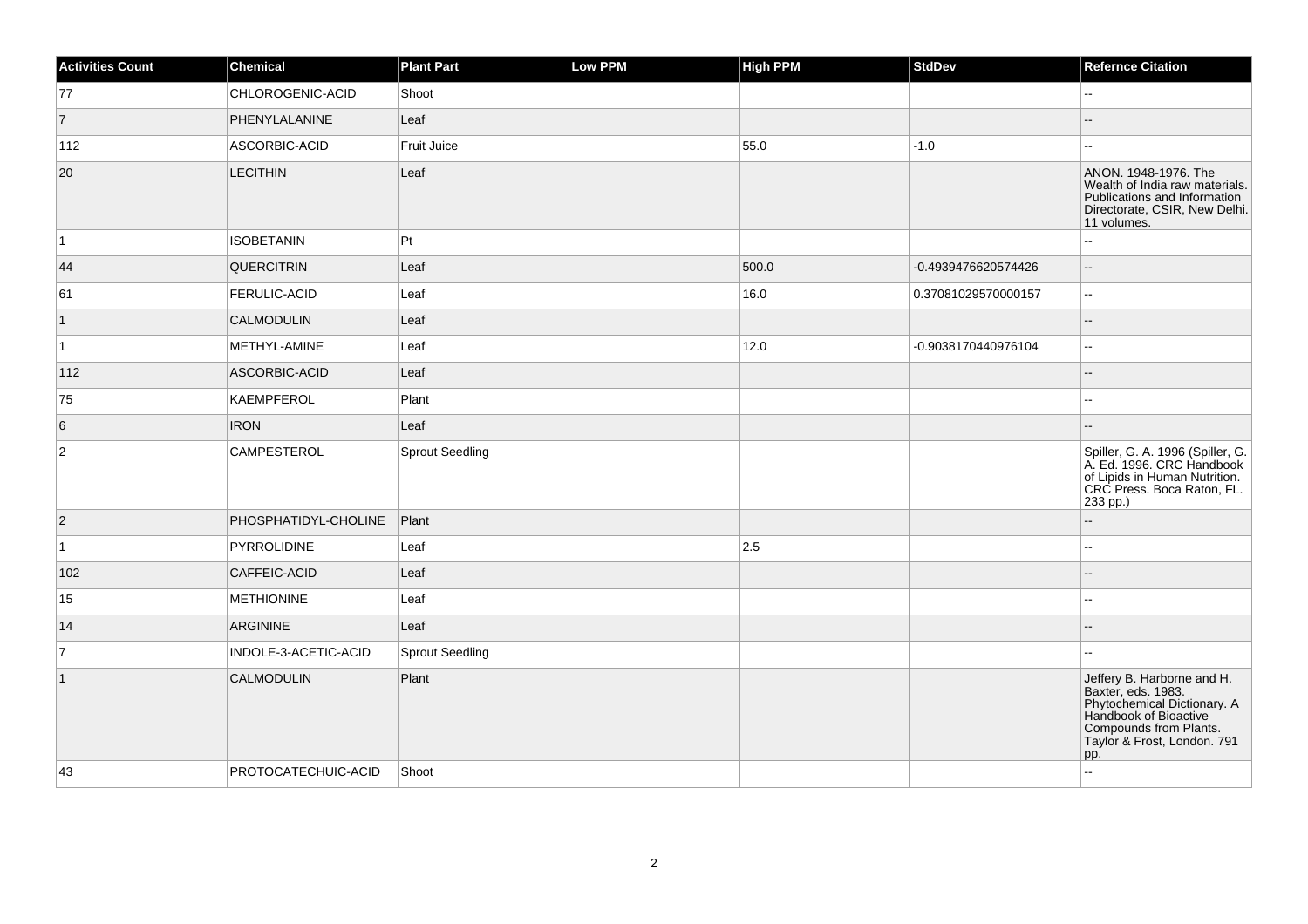| <b>Activities Count</b> | <b>Chemical</b>      | <b>Plant Part</b>     | <b>Low PPM</b> | <b>High PPM</b> | <b>StdDev</b>       | <b>Refernce Citation</b>                                                                                                                                                                          |
|-------------------------|----------------------|-----------------------|----------------|-----------------|---------------------|---------------------------------------------------------------------------------------------------------------------------------------------------------------------------------------------------|
| 102                     | CAFFEIC-ACID         | Shoot                 |                |                 |                     | $\qquad \qquad -$                                                                                                                                                                                 |
| $\overline{2}$          | <b>MALTOSE</b>       | Leaf                  |                |                 |                     | Щ,                                                                                                                                                                                                |
| $\vert$ 1               | AMARANTHIN           | Pt                    |                |                 |                     |                                                                                                                                                                                                   |
| 30                      | <b>HYPEROSIDE</b>    | Shoot                 |                |                 |                     | Щ,                                                                                                                                                                                                |
| $\vert$ 2               | ALPHA-SPINASTEROL    | Leaf                  |                |                 |                     |                                                                                                                                                                                                   |
| $\overline{2}$          | <b>PATULETIN</b>     | Leaf                  |                |                 |                     | шш.                                                                                                                                                                                               |
| 9                       | PHYTIC-ACID          | Leaf                  |                | 80.0            |                     |                                                                                                                                                                                                   |
| 5                       | <b>BETANIN</b>       | $ P_t $               |                |                 |                     | $-1$                                                                                                                                                                                              |
| 5                       | PHYLLOQUINONE        | Tuber                 |                | 3.8             | 1.000000000000002   | -−                                                                                                                                                                                                |
| 15                      | MALIC-ACID           | Leaf                  |                | 4300.0          | -0.7530674316188777 | Soldatenkov, S. V.,<br>Mazurova, T. A., Ranteleev,<br>A. N. 1960. Organic Acids of<br>Onion and Spinach. Trudy<br>Petergof Biol. Inst., Leningrad<br>Gosudarst Univ Im AA<br>Zhdanova, 18: 55-61. |
| 15                      | ALPHA-LINOLENIC-ACID | Leaf                  |                |                 |                     |                                                                                                                                                                                                   |
| 12                      | <b>IODINE</b>        | Plant                 |                | 0.2             | -0.4468248895819287 | ANON. 1948-1976. The<br>Wealth of India raw materials.<br>Publications and Information<br>Directorate, CSIR, New Delhi.<br>11 volumes.                                                            |
| 61                      | <b>FERULIC-ACID</b>  | Inflorescence         |                |                 |                     |                                                                                                                                                                                                   |
| 3                       | PHEOPHYTIN-A         | Leaf                  |                |                 |                     |                                                                                                                                                                                                   |
| 5                       | <b>BETANIN</b>       | <b>Tissue Culture</b> |                |                 |                     |                                                                                                                                                                                                   |
| 4                       | <b>LYSINE</b>        | Leaf                  |                |                 |                     | ۵.                                                                                                                                                                                                |
| $\overline{7}$          | ALPHA-CAROTENE       | Leaf                  |                |                 |                     | 4                                                                                                                                                                                                 |
| 3                       | <b>ECDYSONE</b>      | Seed                  |                |                 |                     | --                                                                                                                                                                                                |
| 60                      | <b>SELENIUM</b>      | Leaf                  |                | 0.057           | -0.3781672517204582 | <b>ACTA AGRIC SCAND</b><br>SUPPL 22: 1980                                                                                                                                                         |
| 3                       | PHENETHYLAMINE       | Leaf                  |                | 1.1             | -0.9841987738690897 | Ξ.                                                                                                                                                                                                |
| $\vert$ 1               | <b>CHOLESTEROL</b>   | Leaf                  |                |                 |                     | ш,                                                                                                                                                                                                |
| $\overline{2}$          | BETA-ECDYSONE        | Seed                  |                | 214.5           |                     | 44                                                                                                                                                                                                |
| 15                      | LUTEIN               | Leaf                  |                | 42.0            |                     |                                                                                                                                                                                                   |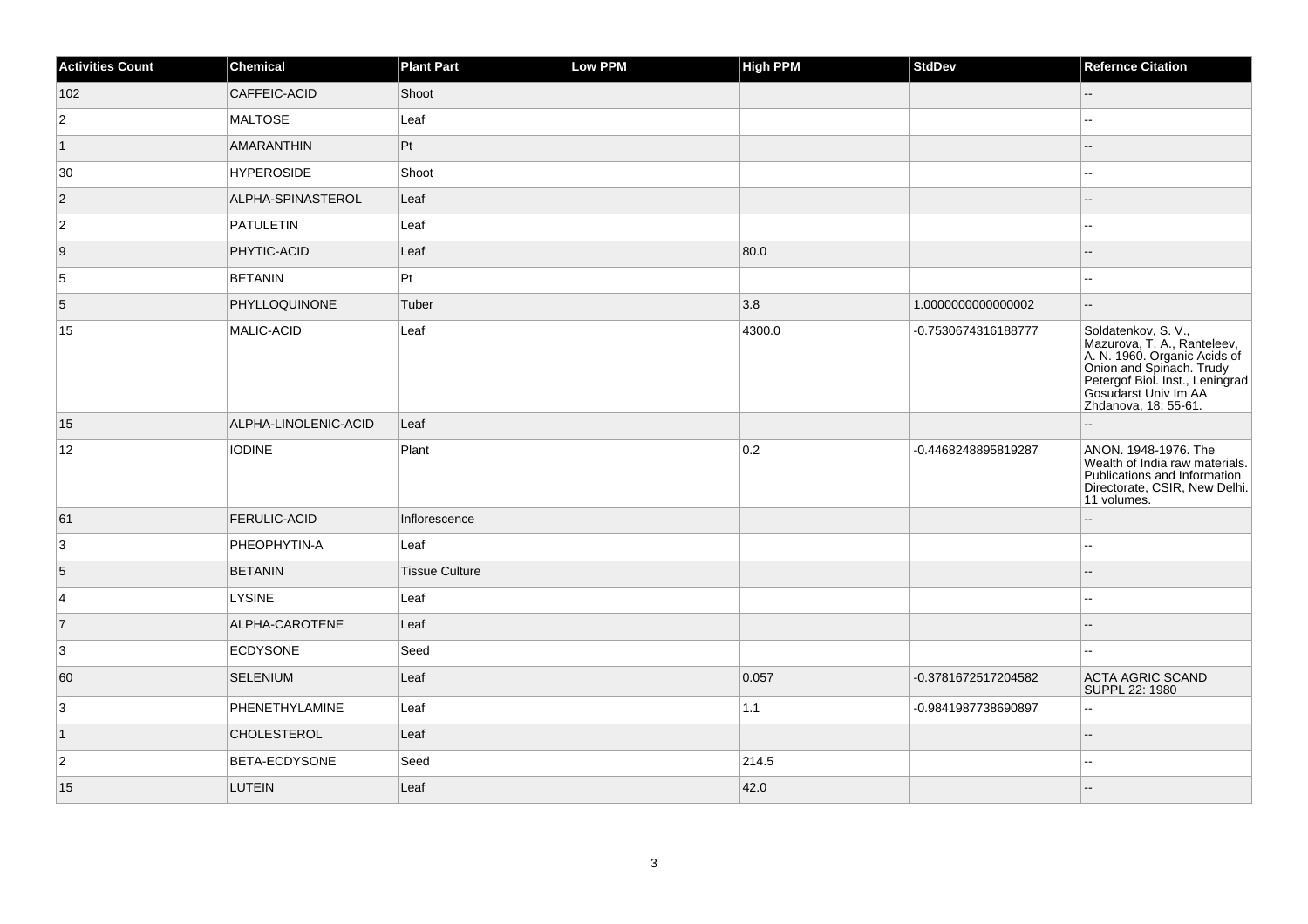| <b>Activities Count</b> | <b>Chemical</b>    | <b>Plant Part</b> | <b>Low PPM</b> | <b>High PPM</b> | <b>StdDev</b>        | <b>Refernce Citation</b>                                                                                                                                                                          |
|-------------------------|--------------------|-------------------|----------------|-----------------|----------------------|---------------------------------------------------------------------------------------------------------------------------------------------------------------------------------------------------|
| $\overline{5}$          | <b>SAPONINS</b>    | Leaf              |                | 47000.0         | -0.23418857166033838 | Spiller, G. A. 1996 (Spiller, G.<br>A. Ed. 1996. CRC Handbook<br>of Lipids in Human Nutrition.<br>CRC Press. Boca Raton, FL.<br>233 pp.)                                                          |
| $\overline{2}$          | DIETHYL-AMINE      | Leaf              |                | 15.0            |                      |                                                                                                                                                                                                   |
| 87                      | <b>RUTIN</b>       | Leaf              |                | 170.0           | -0.993991147325029   | ÷.                                                                                                                                                                                                |
| 5                       | <b>ZEAXANTHIN</b>  | Leaf              |                | 4.0             |                      |                                                                                                                                                                                                   |
| $\overline{c}$          | PALMITOLEIC-ACID   | Leaf              |                |                 |                      |                                                                                                                                                                                                   |
| $ 2\rangle$             | BETA-ECDYSONE      | Leaf              |                |                 |                      |                                                                                                                                                                                                   |
| 27                      | LINOLEIC-ACID      | Leaf              |                |                 |                      | $\sim$                                                                                                                                                                                            |
| 23                      | <b>CITRIC-ACID</b> | Leaf              |                | 2300.0          | -0.5219939763024926  | Soldatenkov, S. V.,<br>Mazurova, T. A., Ranteleev,<br>A. N. 1960. Organic Acids of<br>Onion and Spinach. Trudy<br>Petergof Biol. Inst., Leningrad<br>Gosudarst Univ Im AA<br>Zhdanova, 18: 55-61. |
| 10                      | <b>XYLITOL</b>     | Leaf              |                |                 |                      | Counsell, J. N., Roberton, D.<br>J. 1976. Xylitol-A Sweetener<br>Which is Kind to the Teeth.<br>Food Process Ind., 45(54):<br>24-26.                                                              |
| $\overline{2}$          | <b>COBALT</b>      | Plant             | 0.001          | 1.2             | -0.4382119966012714  |                                                                                                                                                                                                   |
| $\overline{1}$          | <b>MERCURY</b>     | Leaf              | 0.003          | 0.11            | 1.6807373133361998   | <b>ACTA AGRIC SCAND</b><br>SUPPL 22: 1980                                                                                                                                                         |
| 24                      | <b>CHROMIUM</b>    | Flower            | 0.01           | 0.42            | -1.2060967413329013  | <b>ACTA AGRIC SCAND</b><br>SUPPL 22: 1980                                                                                                                                                         |
| $\overline{2}$          | <b>ARSENIC</b>     | Leaf              | 0.02           | 0.29            | 0.7318007945426982   | <b>ACTA AGRIC SCAND</b><br>SUPPL 22: 1980                                                                                                                                                         |
| 3                       | <b>CADMIUM</b>     | Leaf              | 0.05           | 5.0             | 1.0824728791014093   | <b>ACTA AGRIC SCAND</b><br>SUPPL 22: 1980                                                                                                                                                         |
| 3                       | <b>NICKEL</b>      | Plant             | 0.05           | 5.7             | -0.37306200253035504 | ă.                                                                                                                                                                                                |
| $\overline{2}$          | <b>MOLYBDENUM</b>  | Plant             | 0.06           | 0.8             | -0.6403529503457794  | ANON. 1948-1976. The<br>Wealth of India raw materials.<br>Publications and Information<br>Directorate, CSIR, New Delhi.<br>11 volumes.                                                            |
| 13                      | <b>COUMESTROL</b>  | Leaf              | 0.1            | 100.0           | $-1.0$               |                                                                                                                                                                                                   |
| 12                      | <b>COPPER</b>      | Plant             | 0.1            | 24.0            | 1.1055674700843674   | $\overline{\phantom{a}}$                                                                                                                                                                          |
| $\overline{7}$          | <b>SALICYLATES</b> | Leaf              | 0.3            | 60.0            | -0.4464338695640787  | $\sim$                                                                                                                                                                                            |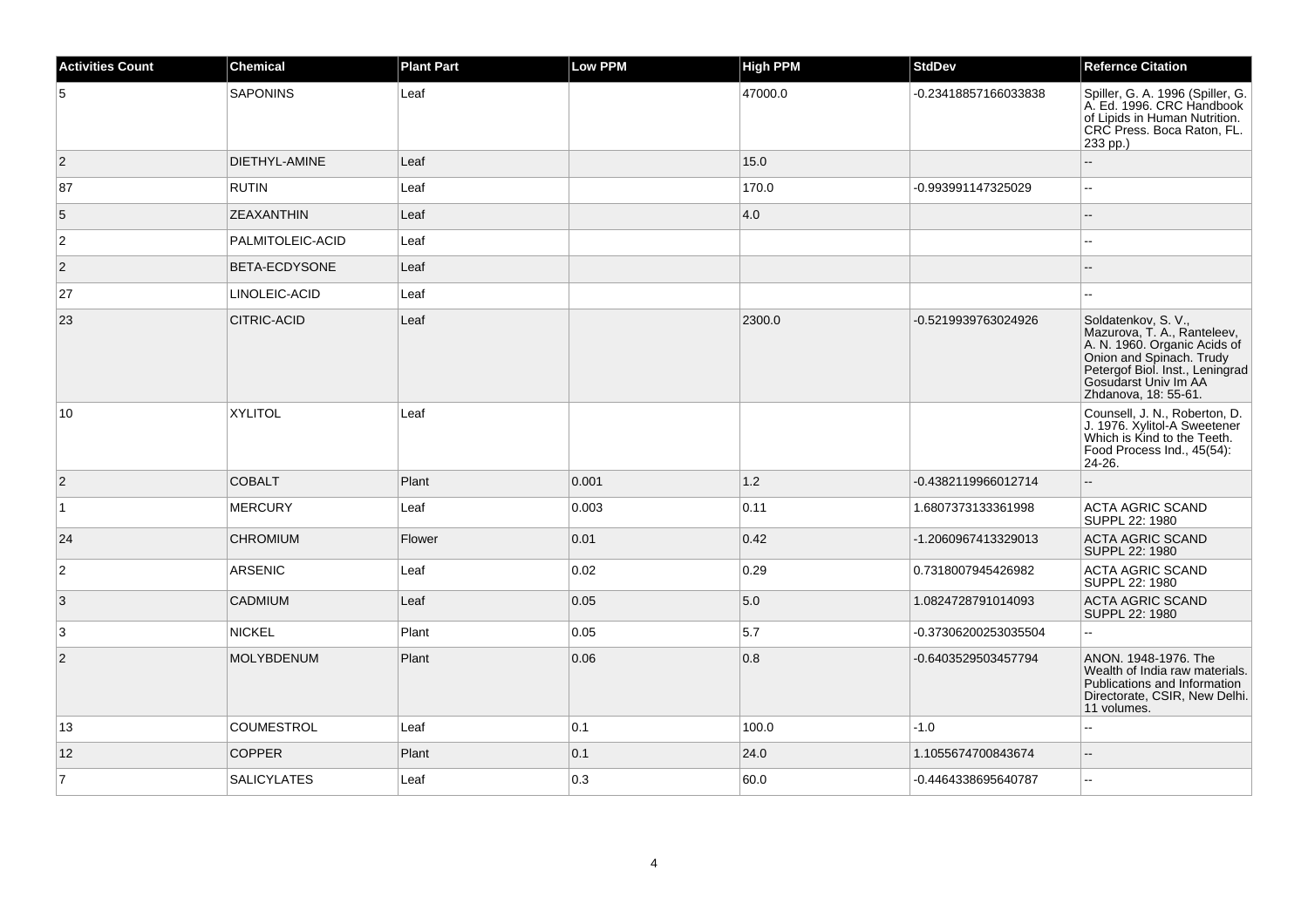| <b>Activities Count</b> | <b>Chemical</b>      | <b>Plant Part</b> | <b>Low PPM</b> | <b>High PPM</b> | <b>StdDev</b>        | <b>Refernce Citation</b>                  |
|-------------------------|----------------------|-------------------|----------------|-----------------|----------------------|-------------------------------------------|
| 11                      | PANTOTHENIC-ACID     | Plant             | 0.57           | 8.7             | -1.2357577104072583  |                                           |
| 31                      | <b>THIAMIN</b>       | Plant             | 0.7            | 10.2            | 0.2209949208584362   | USDA's Ag Handbook 8 and<br>sequelae)     |
| 176                     | <b>QUERCETIN</b>     | Leaf              | 1.0            | 19.0            | -0.35172338839946077 | $\overline{\phantom{a}}$                  |
| 6                       | <b>MYRISTIC-ACID</b> | Plant             | 1.0            | 950.0           | -0.34172508190823475 | $\sim$                                    |
| $\overline{4}$          | <b>SILICON</b>       | Leaf              | 1.0            | 855.0           | 2.1298618434688388   | <b>ACTA AGRIC SCAND</b><br>SUPPL 22: 1980 |
| 23                      | <b>FOLIC-ACID</b>    | Plant             | 1.2            | 15.0            | -0.4505134514039695  | $\sim$ $\sim$                             |
| 15                      | <b>FOLACIN</b>       | Plant             | 1.59           | 27.13           | -0.0465638733379045  | USDA's Ag Handbook 8 and<br>sequelae)     |
| 15                      | <b>RIBOFLAVIN</b>    | Plant             | 1.8            | 23.4            | 0.8354117066800743   | USDA's Ag Handbook 8 and<br>sequelae)     |
| $\overline{4}$          | <b>BORON</b>         | Leaf              | 2.4            | 40.0            | -0.5790251325011837  | <b>ACTA AGRIC SCAND</b><br>SUPPL 22: 1980 |
| 14                      | <b>MANGANESE</b>     | Plant             | 3.0            | 485.0           | 2.7811803446646057   | $\sim$ $\sim$                             |
| 53                      | <b>BETA-CAROTENE</b> | Plant             | 4.0            | 690.0           | 3.0097842607969785   | $\mathcal{L}_{\mathcal{A}}$               |
| 77                      | <b>ZINC</b>          | Plant             | 4.0            | 185.0           | 1.3103512331616465   | $\sim$                                    |
| $5\phantom{.0}$         | <b>ALUMINUM</b>      | Leaf              | 5.0            | 270.0           | -0.49080851056065206 | <b>ACTA AGRIC SCAND</b><br>SUPPL 22: 1980 |
| 39                      | <b>NIACIN</b>        | Plant             | 6.9            | 89.8            | 0.18336375742880084  | USDA's Ag Handbook 8 and<br>sequelae)     |
| 8                       | STEARIC-ACID         | Plant             | $7.0$          | 356.0           | -0.6655276409333674  | $\overline{\phantom{a}}$                  |
| 6                       | <b>IRON</b>          | Plant             | 8.0            | 384.0           | -0.28609078404129584 | $\mathbf{u}$                              |
| 32                      | ALPHA-TOCOPHEROL     | Leaf              | 12.0           | 419.0           | 0.2913184399571312   | $\overline{\phantom{a}}$                  |
| 18                      | OLEIC-ACID           | Plant             | 18.0           | 475.0           | -0.8580334988525617  | $\mathbb{L}^2$                            |
| $\overline{c}$          | PALMITOLEIC-ACID     | Plant             | 21.0           | 475.0           | $-1.0$               |                                           |
| $\overline{2}$          | <b>PHYTOSTEROLS</b>  | Plant             | 90.0           | 1800.0          | 1.0768787487624356   | $\sim$                                    |
| 7                       | <b>GLUTATHIONE</b>   | Plant             | 90.0           | 1065.0          |                      | $\sim$                                    |
| 27                      | LINOLEIC-ACID        | Plant             | 104.0          | 2613.0          | -0.541791899786887   | $\sim$                                    |
| 13                      | PALMITIC-ACID        | Plant             | 106.0          | 4869.0          | -0.7374530233038146  | $\overline{\phantom{a}}$                  |
| 112                     | ASCORBIC-ACID        | Plant             | 239.0          | 7595.0          | 1.1893099515743446   | $\sim$                                    |
| $\overline{4}$          | <b>PHOSPHORUS</b>    | Plant             | 250.0          | 6232.0          | 1.2702244799414446   | $\overline{a}$                            |
| 14                      | <b>SULFUR</b>        | Plant             | 270.0          | 5700.0          | 0.782987997507475    | $\ddotsc$                                 |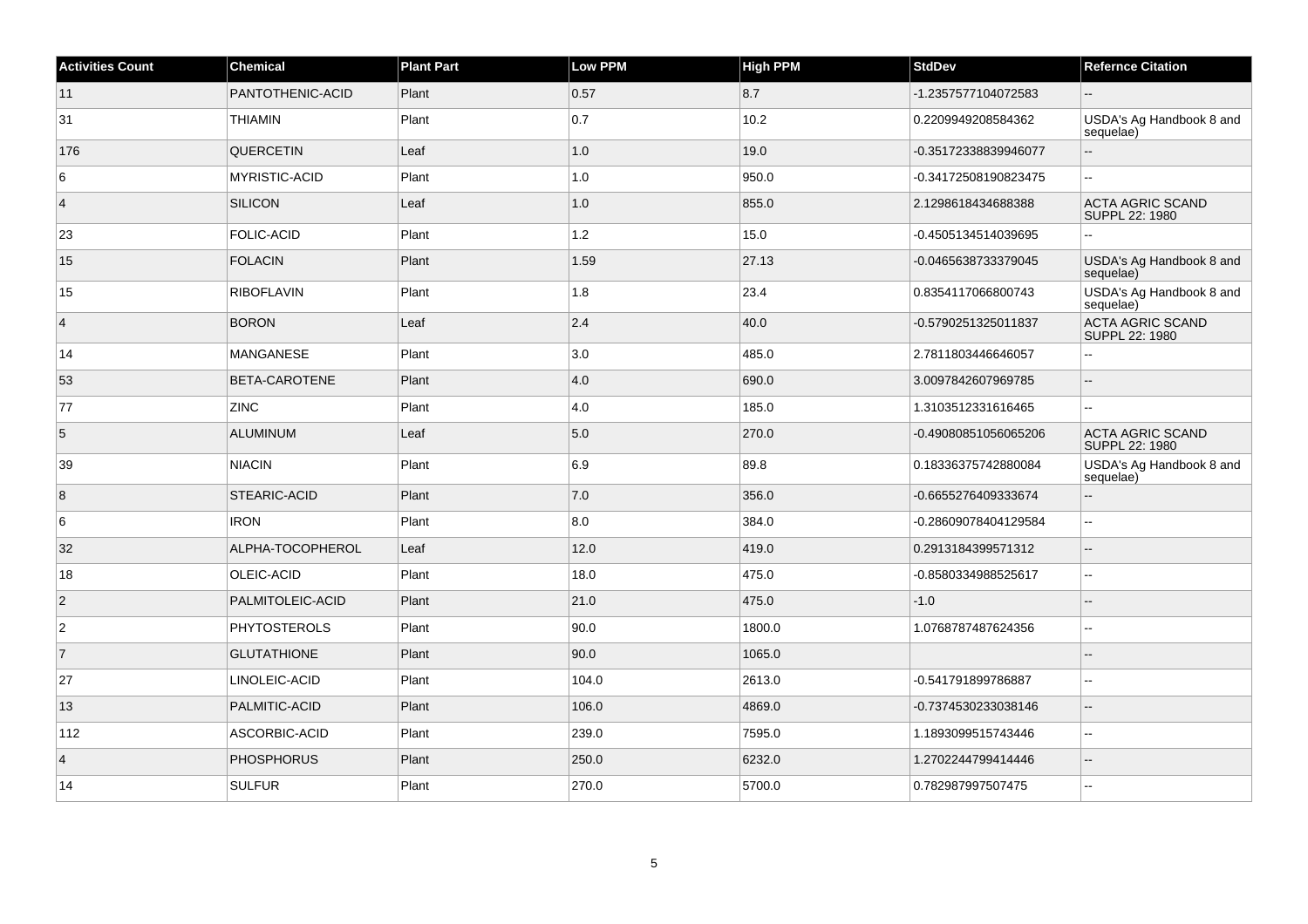| <b>Activities Count</b> | <b>Chemical</b>      | <b>Plant Part</b> | <b>Low PPM</b> | <b>High PPM</b> | <b>StdDev</b>       | <b>Refernce Citation</b>                                                                                                               |
|-------------------------|----------------------|-------------------|----------------|-----------------|---------------------|----------------------------------------------------------------------------------------------------------------------------------------|
| $\vert$ 1               | ALPHA-LIPOIC-ACID    | Plant             | 315.0          | 3150.0          | 1.0                 |                                                                                                                                        |
| $\overline{c}$          | <b>CYSTINE</b>       | Plant             | 350.0          | 4157.0          | 0.9786663998162064  | USDA's Ag Handbook 8 and<br>sequelae)                                                                                                  |
| 29                      | <b>TRYPTOPHAN</b>    | Plant             | 390.0          | 4632.0          | 1.4033196129047203  | USDA's Ag Handbook 8 and<br>sequelae)                                                                                                  |
| 65                      | <b>MAGNESIUM</b>     | Plant             | 420.0          | 11000.0         | 2.1524585904189935  |                                                                                                                                        |
| 15                      | ALPHA-LINOLENIC-ACID | Plant             | 480.0          | 13657.0         | 1.4955264890768174  |                                                                                                                                        |
| 15                      | <b>METHIONINE</b>    | Plant             | 530.0          | 6294.0          | 2.224241040054928   | USDA's Ag Handbook 8 and<br>sequelae)                                                                                                  |
| $\overline{7}$          | <b>CHLORINE</b>      | Plant             | 540.0          | 6835.0          | 0.09562346322025084 | ANON. 1948-1976. The<br>Wealth of India raw materials.<br>Publications and Information<br>Directorate, CSIR, New Delhi.<br>11 volumes. |
| $\vert$ 1               | SODIUM               | Plant             | 585.0          | 10669.0         | 0.28651825352805566 | $\sim$                                                                                                                                 |
| $\overline{7}$          | <b>HISTIDINE</b>     | Plant             | 640.0          | 7601.0          | 1.1356385926026882  | USDA's Ag Handbook 8 and<br>sequelae)                                                                                                  |
| 28                      | <b>CALCIUM</b>       | Plant             | 730.0          | 15700.0         | 0.2257645071195088  |                                                                                                                                        |
| $\vert$ 1               | <b>SERINE</b>        | Plant             | 1040.0         | 12351.0         | 1.0594826529274783  | USDA's Ag Handbook 8 and<br>sequelae)                                                                                                  |
| 8                       | <b>TYROSINE</b>      | Plant             | 1080.0         | 12826.0         | 1.690477622671528   | USDA's Ag Handbook 8 and<br>sequelae)                                                                                                  |
| $\overline{4}$          | <b>THREONINE</b>     | Plant             | 1220.0         | 14489.0         | 0.9163251148553258  | USDA's Ag Handbook 8 and<br>sequelae)                                                                                                  |
| $\overline{7}$          | PHENYLALANINE        | Plant             | 1290.0         | 15320.0         | 1.6518849106475164  | USDA's Ag Handbook 8 and<br>sequelae)                                                                                                  |
| 12                      | <b>GLYCINE</b>       | Plant             | 1340.0         | 15914.0         | 1.6896690344750718  | USDA's Ag Handbook 8 and<br>sequelae)                                                                                                  |
| 3                       | <b>ALANINE</b>       | Plant             | 1420.0         | 16864.0         | 0.5700171464175169  | USDA's Ag Handbook 8 and<br>sequelae)                                                                                                  |
| 3                       | <b>ISOLEUCINE</b>    | Plant             | 1470.0         | 17458.0         | 1.3309580391447728  | USDA's Ag Handbook 8 and<br>sequelae)                                                                                                  |
| 3                       | <b>VALINE</b>        | Plant             | 1610.0         | 19120.0         | 1.555158000620152   | USDA's Ag Handbook 8 and<br>sequelae)                                                                                                  |
| 14                      | <b>ARGININE</b>      | Plant             | 1620.0         | 19239.0         | 1.2761740025274024  | USDA's Ag Handbook 8 and<br>sequelae)                                                                                                  |
| $\overline{4}$          | <b>LYSINE</b>        | Plant             | 1740.0         | 20664.0         | 1.308971519219775   | USDA's Ag Handbook 8 and<br>sequelae)                                                                                                  |
| 14                      | <b>POTASSIUM</b>     | Plant             | 2060.0         | 69077.0         | 3.297249785037831   |                                                                                                                                        |
| $\overline{2}$          | <b>LEUCINE</b>       | Plant             | 2230.0         | 26483.0         | 1.3907214750103931  | USDA's Ag Handbook 8 and<br>sequelae)                                                                                                  |
| 3                       | ASPARTIC-ACID        | Plant             | 2400.0         | 28502.0         | 0.5819483717137405  | USDA's Ag Handbook 8 and<br>sequelae)                                                                                                  |